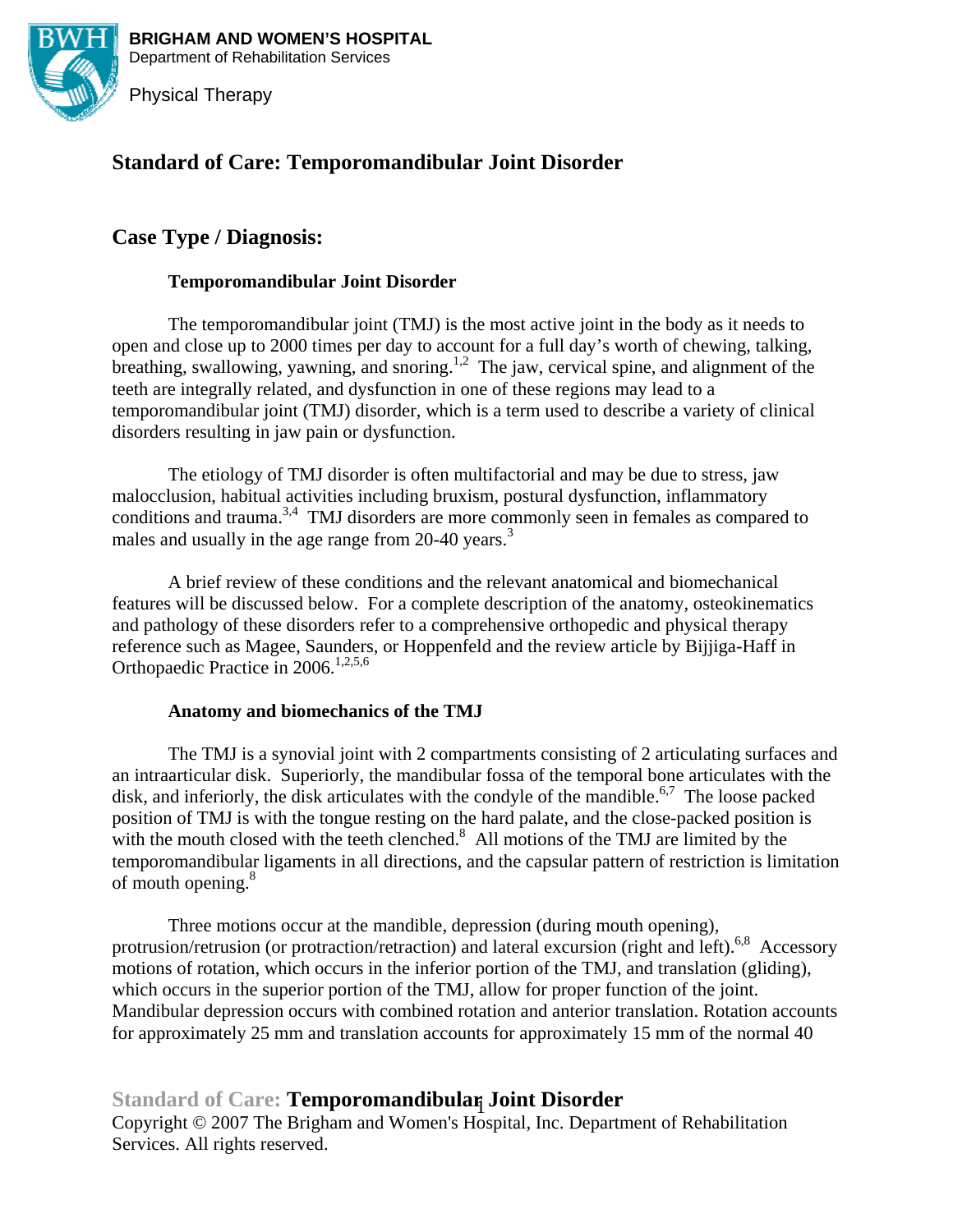mm of total mouth opening. Protrusion and retrusion occur with translation (and minimal rotation) of the mandibular condyle, while lateral excursion occurs with ipsilateral rotation and contralateral translation of the mandibular condyles. $8$  Restoration of these normal accessory motions and joint mechanics is important in the rehabilitation of the TMJ in order to restore functional movements of the jaw.

The TMJ and most of the muscles of mastication are innervated by the mandibular branch of the trigeminal nerve, (cranial nerve V [CN V]); and therefore, pain may be referred to adjacent areas on the face in the distribution of CN V. As an exception, the suprahyoid muscles are innervated by CN V, VII, and XII.

The main muscles of mastication and their primary function include bilaterally:

Masseter – mandibular elevation and protrusion

Temporalis – mandibular elevation and retrusion

Lateral pterygoid – mandibular depression, protrusion, and lateral excursion

Medial pterygoid – mandibular elevation, protrusion, and lateral excursion

Suprahyoids (mylohyoid, stylohyoid, geniohyoid, digastricus) – mandibular depression

#### **Pathology**

There are multiple classification systems of TMJ disorders described in the literature, however, most often they can be categorized in the following groups: a) muscle disorders, b) internal disk derangement with or without dislocation of the disk, c) subluxation of the TMJ and d) arthralgias or arthritic conditions.

a) Muscle disorders may include spasm of the masticatory muscles, most frequently involving the lateral pterygoid;  $\hbar$  fibromyalgia or myofascial pain syndrome; and/or emotional stress/tension which may lead to bruxism.<sup>7</sup> Postural dysfunction, namely forward head posture, may also lead to muscle pain in the jaw from repetitive stress.  $3.7$ 

b) Internal derangement of the disk refers to an abnormal relationship between the function and position of the intraarticular disk and its two articulating surfaces. The classic sign of internal disk derangement is joint clicking, and the most common derangement is an anterior disk dislocation, which can occur with or without reduction of the disk. The signs of an anterior disk dislocation that self-reduce are a loud click or pop with mouth opening and a more subtle click with mouth closing; whereas, the signs of an anterior disk dislocation that does not reduce are an absence of joint noise and restriction of mandibular movements.

c) Subluxation of the TMJ and premature translation of the mandible may also occur and are both usually indicative of poor muscular control or laxity of the articular ligaments. Since translation of the jaw normally occurs after the first 20-25 mm of mouth opening, muscular imbalances can lead to premature translation of the jaw. Both subluxation of the joint itself and premature translation of the mandible can have long term consequences leading to TMJ dysfunction and internal disk derangement if left uncorrected. Predisposition for subluxation may occur as a result of a structural deformity, usually congenital, or alterations in the ligamentous structures. Signs of TMJ subluxation include excessive mandibular opening,

## Standard of Care: Temporomandibular Joint Disorder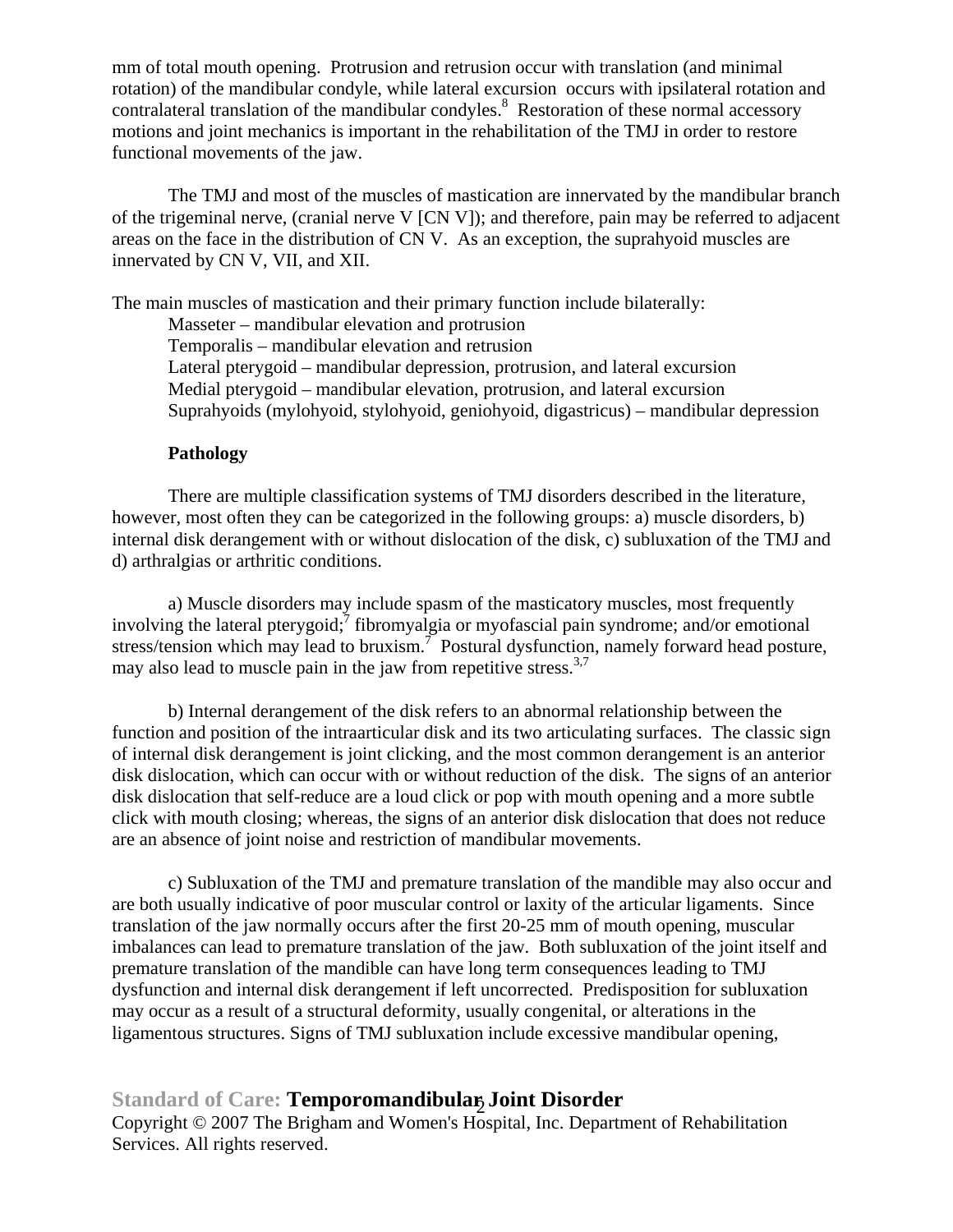excessive mandibular translation and joint noise at the beginning of mouth closing.<sup>7</sup> Unilateral subluxation will result in a lateral deviation from midline to the contralateral side at the end of mouth opening.<sup>7</sup>

d) Arthritis/arthralgias that affect the TMJ include osteoarthritis (OA), rheumatoid arthritis (RA), juvenile rheumatoid arthritis (JRA), and ankylosis. Up to 50% percent of patients with RA or JRA develop symptoms in the TMJ, and women tend to be more affected than men.<sup>7</sup> Additionally, patients with RA or JRA have a high incidence of cervical spine involvement, and this, in turn, increases their risk of TMJ disorders.

### **Indications for Treatment:**

- 1. Pain
- 2. Clicking, crepitus or popping
- 3. Decreased ROM in mouth opening
- 4. Locking of the jaw with mouth opening
- 5. Difficulty with functional activities of the TMJ: chewing, talking, yawning

### **Contraindications / Precautions for Treatment:**

Post-operative patients may have surgeon specific precautions regarding physical therapy progression. Contact the surgeon, as appropriate, to clarify case-specific precautions.

### **Evaluation:**

**Medical History**: Review computerized longitudinal medical record (LMR), review of systems and intake health screening tool.

**History of Present Illness**: Determine course of symptoms and presence of trauma (MVA, assault), previous surgery (dental implants, ORIF), and/or repetitive trauma (see habitual activities below). Signs and symptoms of TMJ dysfunction are often unilateral but can be bilateral. Clicking may or may not be present at the time of the evaluation. Note any history of clicking and locking. Note current or past use of mouth orthotics or splints, the results and the reason the patient stopped using the appliance, if applicable.

**Social History**: Daily habitual activities such as smoking, bruxism, chewing gum, snoring, leaning on chin, biting nails, lip biting, clenching teeth, etc. can all contribute to the presenting symptoms. Work, household responsibilities, hobbies and/or recreational activities may involve repetitive stress and sustained postures, e.g. computer work, that contribute to or exacerbate the presenting symptoms. Emotional stress can trigger nervous habits or poor postural responses, which can lead to TMJ symptoms.<sup>3</sup>

**Medications:** Note relevant medications including NSAIDS, muscle relaxants, and other analgesics.

# Standard of Care: Temporomandibular, Joint Disorder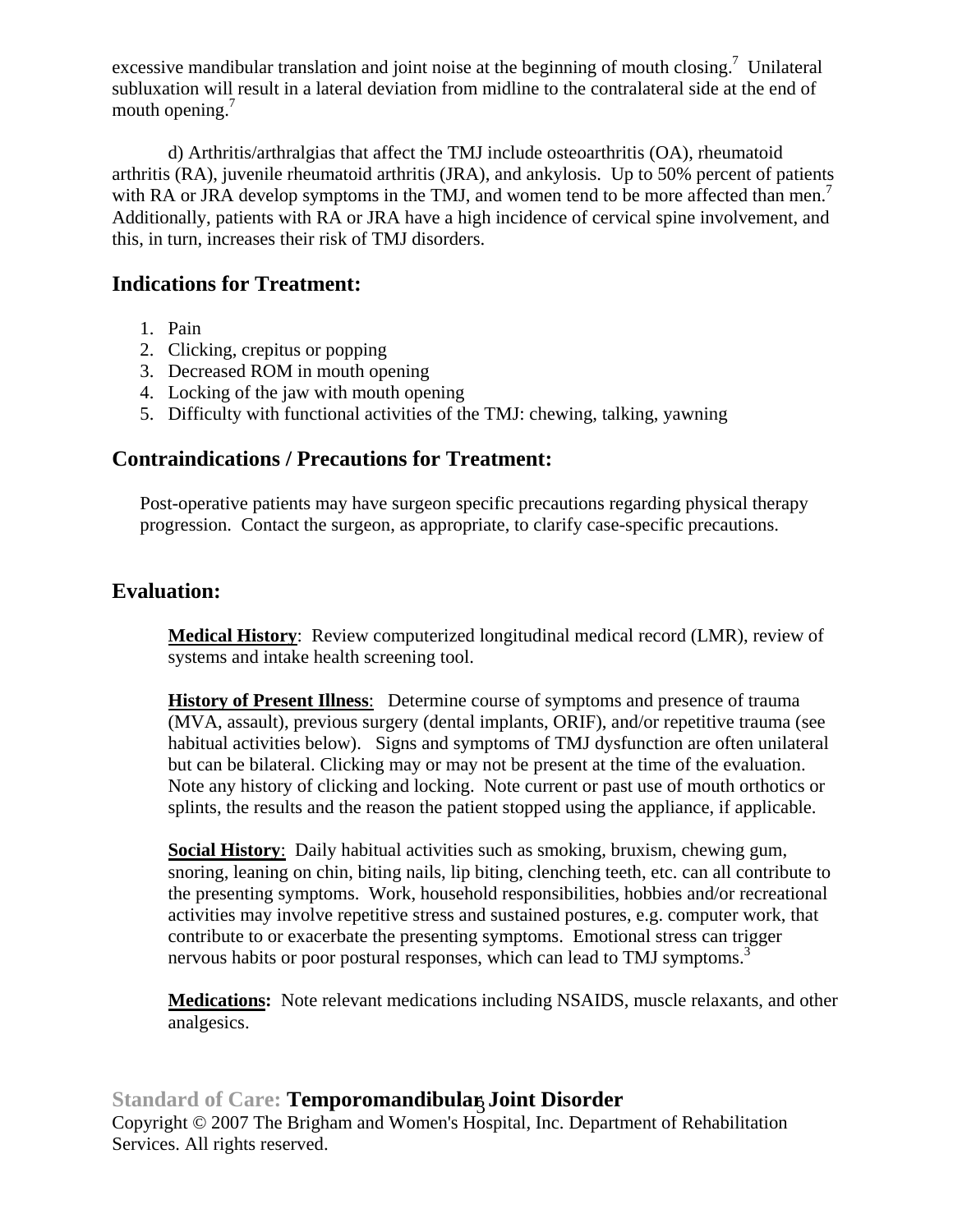**Diagnostic Imaging:** Plain film radiography is the gold standard to evaluate the TMJ.  $A/P$  and lateral views are used to assess the normal shape and contours of the condyles<sup>4</sup>, the position of the condylar heads in open and closed mouth positions and to measure the amount of movement available.<sup>4</sup> Periapical images can exclude problems with the teeth.<sup>3</sup> Magnetic resonance imaging (MRI) can be used to assess the disk position and shape and is used primarily when a nonreducing disk is suspected clinically. Since disk displacement is common in assymptomatic subjects, MRI evidence of disk displacement is not considered significant unless ROM is restricted or a nonreducing disk is suspected clinically. $3$ 

#### **Examination**

This section is intended to capture the most commonly used assessment tools for this case type/diagnosis. It is not intended to be either inclusive or exclusive of assessment tools.

#### **Observation:**

- Opening and closing of mouth: teeth normally close symmetrically, the jaw is normally centered
- Alignment of teeth: note cross bite, under or over bite
- Symmetry of facial structures (eyes, nose, mouth)
- Posture: forward head posture, rounded shoulders and scapular protraction is common
- Breathing pattern: diaphragmatic breathing or accessory pattern

#### **Pain:**

Determine which movements cause pain, including opening or closing of mouth, eating, yawning, biting, chewing, swallowing, speaking, or shouting. The patient may also present with headaches and cervical pain. Pain may also be present in the distribution of one of the three branches of the trigeminal nerve  $(CN V)$ .<sup>10</sup>

#### **Other complaints:**

These may include the feeling of fullness of the ear, tinnitus and/or vague dizziness. These symptoms are seen in approximately 33-40% of patients with TMJ and usually resolve after treatment.<sup>10</sup>

#### **Cervical spine and upper quadrant screen:**

Assess cervical A/PROM, muscle length including deep cervical flexors, myotomes, dermatomes and reflexes.

#### **Palpation:**

TMJ: compare bilaterally, assess joint integrity and structural deviations Muscles of mastication: compare bilaterally, assess for pain and/or muscle spasm lateral pterygoid (intraorally)

insertion of temporalis (intraorally) medial pterygoid (externally) masseter (externally)

### **ROM:**

# Standard of Care: Temporom<mark>andibular<sub>i</sub> Joint Disorder</mark>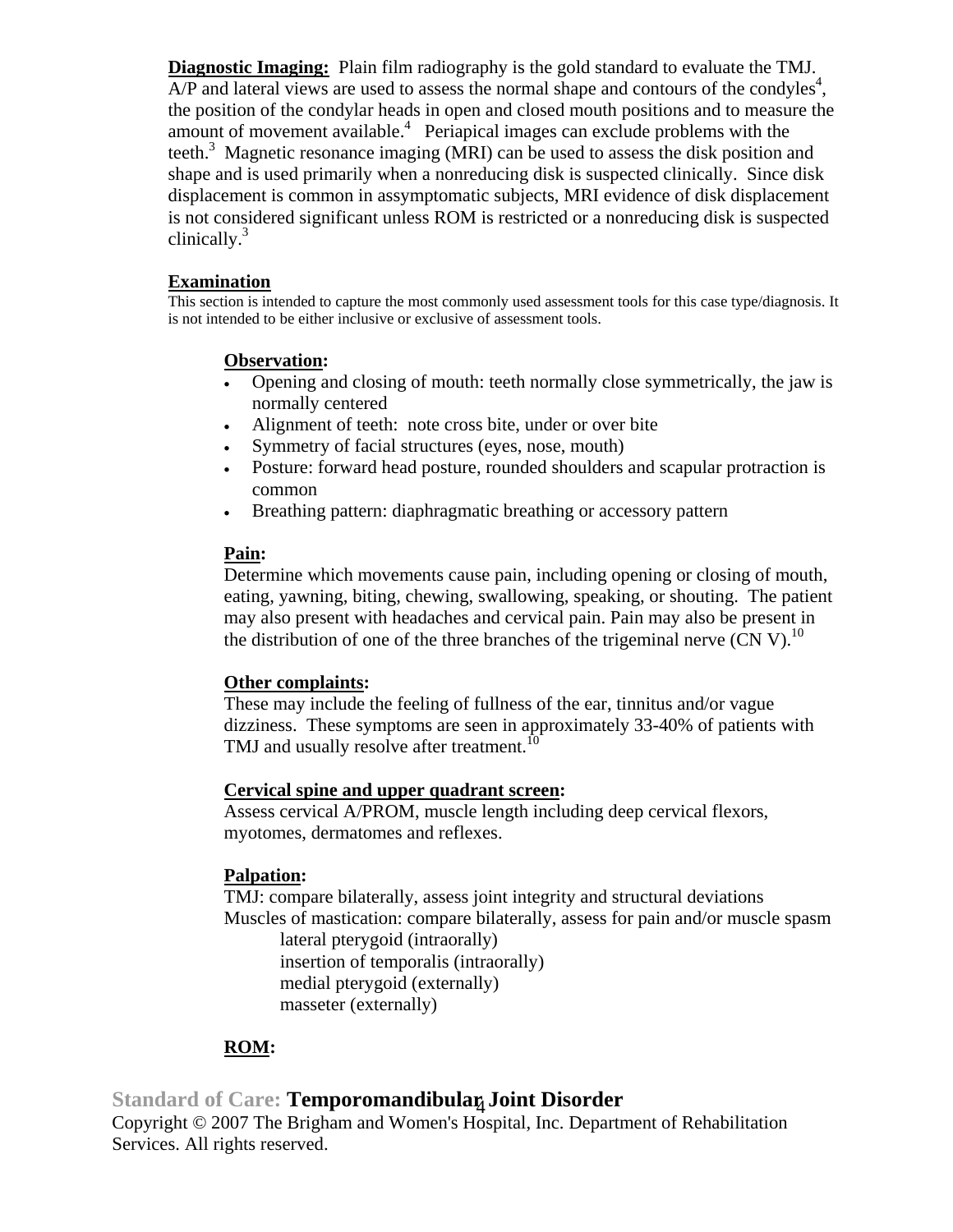AROM: measure from top tooth edge to bottom tooth edge

- Opening and closing of mouth
	- Normal opening  $= 35-50$  mm
	- Functional opening  $= 25-35$  mm or at least 2 knuckles between teeth
- Protrusion of mandible Normal  $=$  5 mm
- Lateral deviation of mandible
	- Normal  $= 8-10$  mm
- Note assymetrical movements, snapping, clicking, popping or jumps
- Record deviations: lateral movements *with* return to midline
- Record deflections: lateral movements *without* return to midline

PROM: apply overpressure at the end range of AROM to assess end feel

#### **Strength:**

Assess deep cervical flexors and scapular stabilizers. Refer to a manual muscle testing (MMT) text such as Daniels and Worthingham's Muscle Testing<sup>9</sup> or Kendell and Kendell<sup>11</sup> for complete description of MMT techniques.

#### **Sensation:**

Assess upper quadrant dermatomes, C1, C2, C3, cutaneous nerve supply of the face, scalp and neck, cranial nerves  $V - XII$ 

#### **Joint mobility:**

Caudal traction, ventral glide (protrusion), medial/lateral glide. Refer to joint mobilization texts for appropriate techniques, e.g. Edmond<sup>8</sup>, Maitland<sup>12</sup>

### **Dynamic loading7 :**

- Load contralateral TMJ bite on cotton roll.
- Compression of bilateral TMJ Grasp the mandible bilaterally and tip the mandible down and back to compress the joints.
- Distraction of bilateral TMJ Grasp the mandible bilaterally, distract both joints at the same time.
- Positive response to dynamic loading is pain.

#### **Functional Activities:**

Assess chewing, swallowing, coughing, and talking. Either have patient demonstrate task or ask for patient's subjective report. Include changes the patient has made to their own diet to accommodate for their pain and dysfunction.

#### **Differential Diagnosis**:

 Approximately 70% of patients presenting with TMJ disorders also have cervical spine impairments according to Rocobado.<sup>7</sup> Screen the cervical spine and upper quadrant as part of the TMJ evaluation.

 Non-musculoskeletal disorders may also cause facial and jaw pain including infection, dental problems including malocclusion, trigeminal neuralgia, parotid gland

# Standard of Care: Temporomandibular, Joint Disorder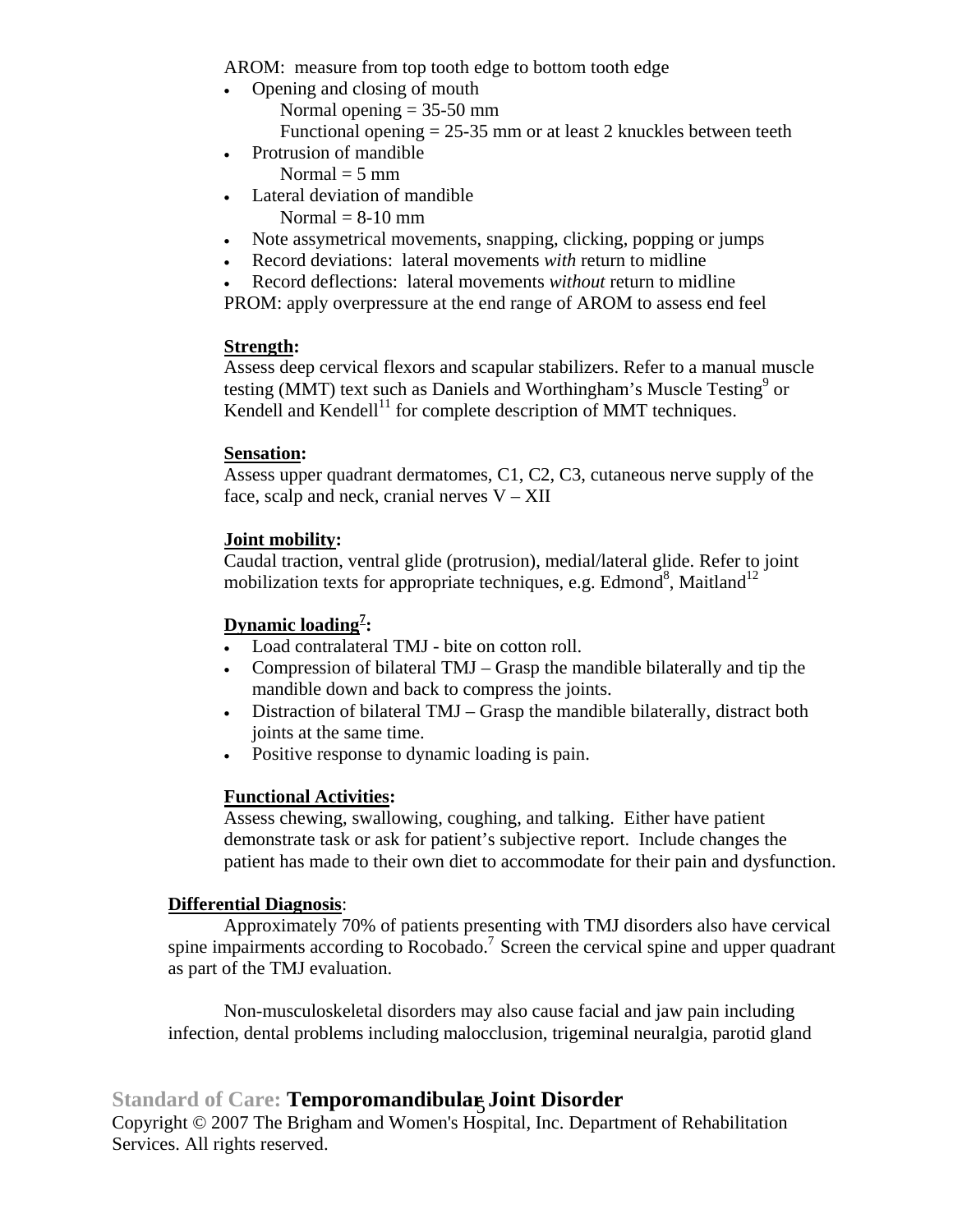disorder, or other lesions of the face, mouth or jaw. If non-musculoskeletal origin of pain is suspected, refer to the primary care physician for further work-up.

#### **Assessment:**

Establish Diagnosis and Need for Skilled Services

Often patients with TMJ dysfunction present with pain, forward head posture, protracted shoulders, mouth and accessory muscle breathing patterns, abnormal resting position of the tongue and mandible, and abnormal swallowing mechanism. Patients with these clinical signs will benefit from skilled physical therapy intervention to correct these upper quarter muscle imbalances and to restore the normal biomechanics and motor control of the  $TMJ<sup>7</sup>$ 

### **Problem List**:

Potential Impairments: Increased pain Limited A/PROM Impaired posture Impaired motor control/strength Decreased knowledge of habit modification, relaxation techniques

Potential Functional limitations:

Inability to chew, cough, sneeze, swallow or talk without pain

#### **Prognosis**:

Medlicott and Harris published a systematic review in Physical Therapy July 2006, analyzing 30 research studies that tested the effectiveness of various physical therapy interventions for temporomandibular joint disorder.<sup>13</sup> The authors conclusions and recommendations are as follows:

- 1. Active exercises and joint mobilizations, either alone or in combination, may be helpful for mouth opening in patients with acute disk displacement, acute arthritis, or acute or chronic myofascial pain.<sup>13</sup>
- 2. Postural training may be used as an adjunct to other treatment techniques as it's effectiveness alone is not known.<sup>13</sup>
- 3. The inclusion of relaxation techniques, biofeedback, EMG training, proprioception education may be more effective than placebo or occlusal splints in decreasing pain and mouth opening in patients with acute or chronic myofascial pain. $^{13}$
- 4. A combination of active exercises, manual therapy, postural training, and relaxation training may decrease pain and increase mouth opening in patients with acute disk displacement, acute arthritis, or acute myofascial pain. It is not known, however, if combination therapy is more effective than providing a single treatment intervention.<sup>13</sup>

# Standard of Care: Temporomandibular<sub>6</sub> Joint Disorder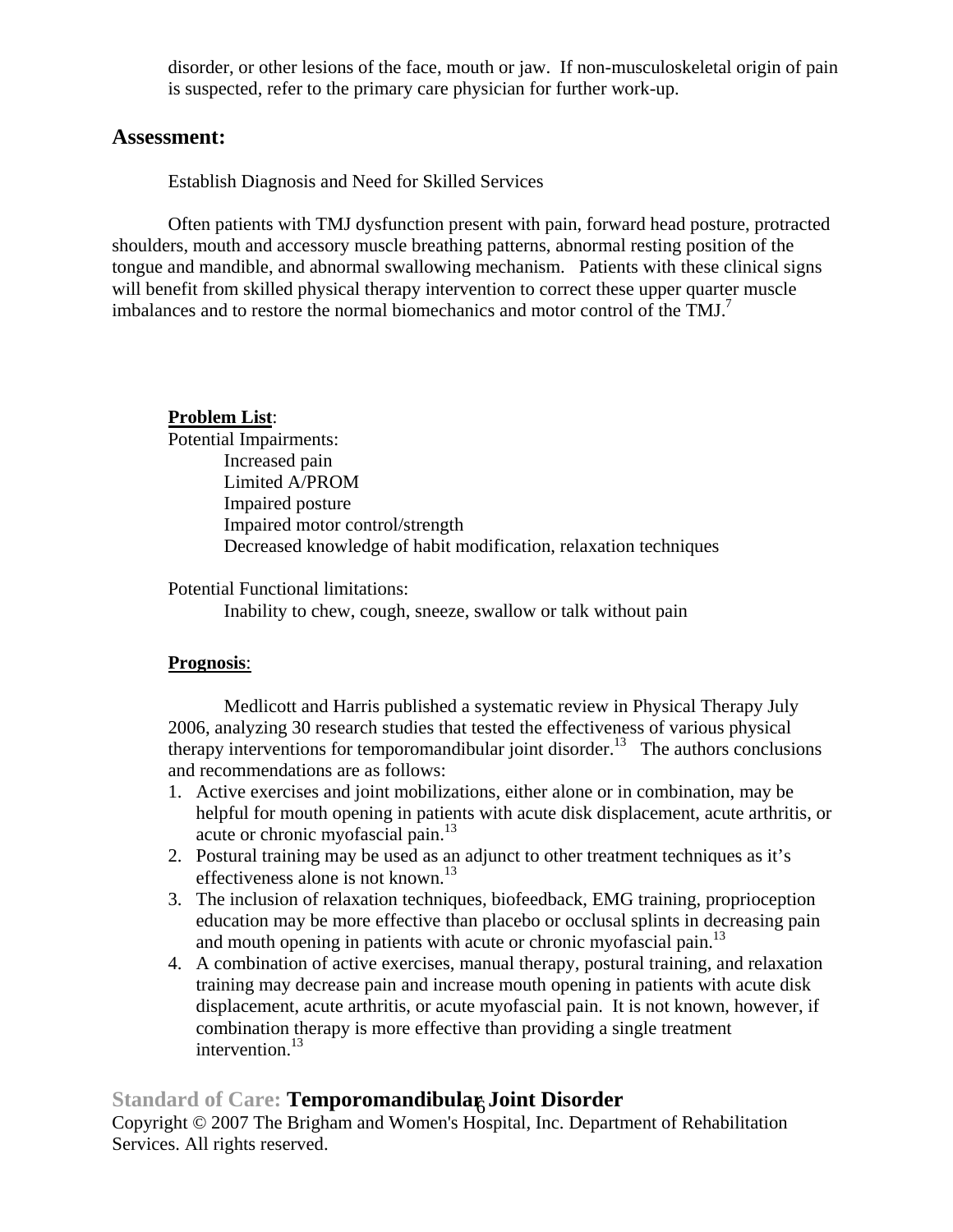A study by Kurita et al explored the natural course of symptoms for patients with internal disk displacement without reduction over a 2.5 year period.<sup>14</sup> They found that approximately 40% of patients were asymptomatic at the end of the study period, 33% of patients had a reduction in symptoms and 25% of patients did not improve. These figures, which show a wide range of results, were similar to another study looking at TMJ outcomes over a one-year time frame and were not dependent on splinting treatment.<sup>15</sup>

#### **Goals**

Short term (2-4 wks) and long term (6-8 wks) goals may include but are not limited to:

- 1. Reduce or independently self manage pain symptoms
- 2. Normal ROM and sequence of jaw movements
- 3. Maximize strength and normalize motor control of muscles of mastication, cervical spine and periscapular region
- 4. Maximize flexibility in related muscles as indicated
- 5. Maximize postural correction in sitting and/or standing
- 6. Correct ergonomic set-up of workstations at home and/or at work
- 7. Independence with home exercise program
- 8. Independence with relaxation techniques

### **Age Specific Considerations**

The most common demographic group affected by TMJ dysfunction is females aged 20-40 years old, however TMJ dysfunction can be diagnosed in both males and females of all age ranges.

## **Treatment Planning / Interventions**

| <b>Established Pathway</b>  | Yes, see attached. | X No |
|-----------------------------|--------------------|------|
| <b>Established Protocol</b> | Yes, see attached. | X No |

#### **Interventions most commonly used for this case type/diagnosis.**

This section is intended to capture the most commonly used interventions for this case type/diagnosis. It is not intended to be either inclusive or exclusive of appropriate interventions.

Treatment strategies may include but are not limited to:

- Modalities for pain control: Heat, ice, electrical stimulation, TENS, ultrasound, phonophoresis
- A/AA/PROM
- Stretching: active, assisted and passive stretching, use tongue depressors or cork as needed. Refer to physical therapy texts for specific techniques.
- Joint mobilization or manipulation: Restore normal joint mechanics of the TMJ, cervical and/or thoracic spine as appropriate. Refer to appropriate texts for treatment techniques.7,8,11
- Soft tissue mobilization, myofascial release and deep friction massage

# Standard of Care: **Temporomandibular, Joint Disorder**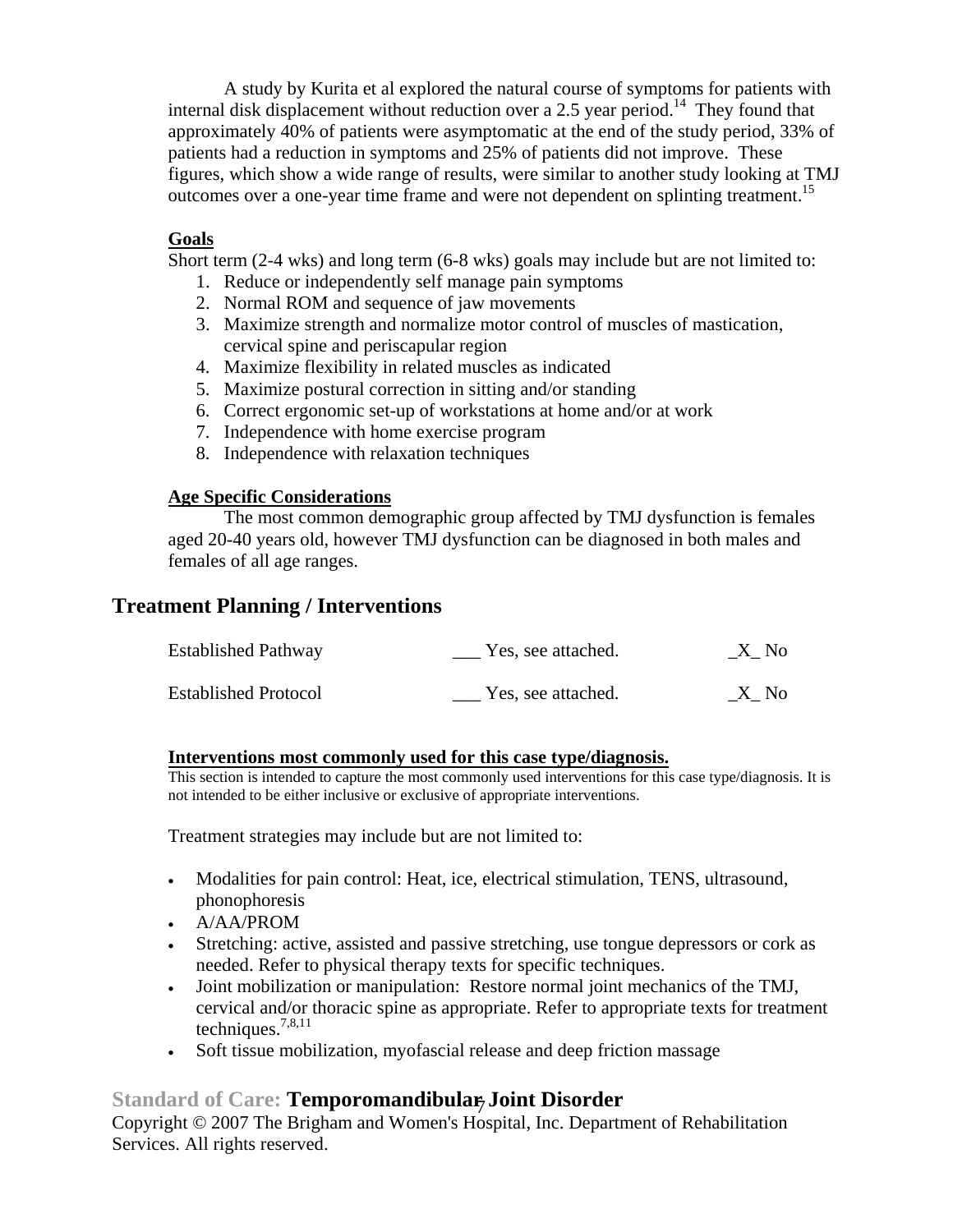- Muscle energy techniques
- Neuromuscular facilitation: hold-relax, contract-relax, alternating isometrics. For specific exercises refer to physical therapy references e.g. Hertling and Kessler's Management of Common Musculoskeletal Disorders.<sup>7</sup>
- Relaxation techniques
- Biofeedback and EMG training to promote muscle control and relaxation
- Therapeutic exercises: Including Rocobado 6 x 6 isometrics program.<sup>16</sup>
- Increase awareness of and instruct in changing or stopping poor habits including grinding or clenching teeth. An over-the-counter mouthguard may be helpful for nighttime use.
- Postural re-education and maintenance correct resting position of the tongue and mandible
- Diaphragmatic breathing
- Body mechanics training
- Home exercise program instruction

### **Frequency & Duration**:

The frequency and duration of follow up treatment sessions will be individualized based on the specific impairments and functional limitations with which the patient presents during the initial evaluation. On average, the frequency may range from 1-2 times per week for 4-6 weeks.

### **Patient / family education**

- Home exercise program
- Habit modification
- Postural education
- Body mechanics training
- Relaxation techniques
- Ergonomic recommendations

#### **Recommendations and referrals to other providers.**

- Speech and Language Pathologist for assessment and treatment of speech or swallowing dysfunction associated with the TMJ dysfunction
- Rheumatologist
- Psychologist/Psychiatrist
- If conservative measures do not alleviate the patient's symptoms, surgical management may be considered. Surgical interventions may include dental implants, condylectomy, condylotomy, ORIF or surgical manipulation. It is beyond the scope of this standard to discuss the specifics of the above listed procedures. Potential surgical referrals could include:
	- 1. Otolaryngologist (ENT)
	- 2. Dentist or oral surgeon
	- 3. Orthopedic surgeon

## Standard of Care: Temporomandibular, Joint Disorder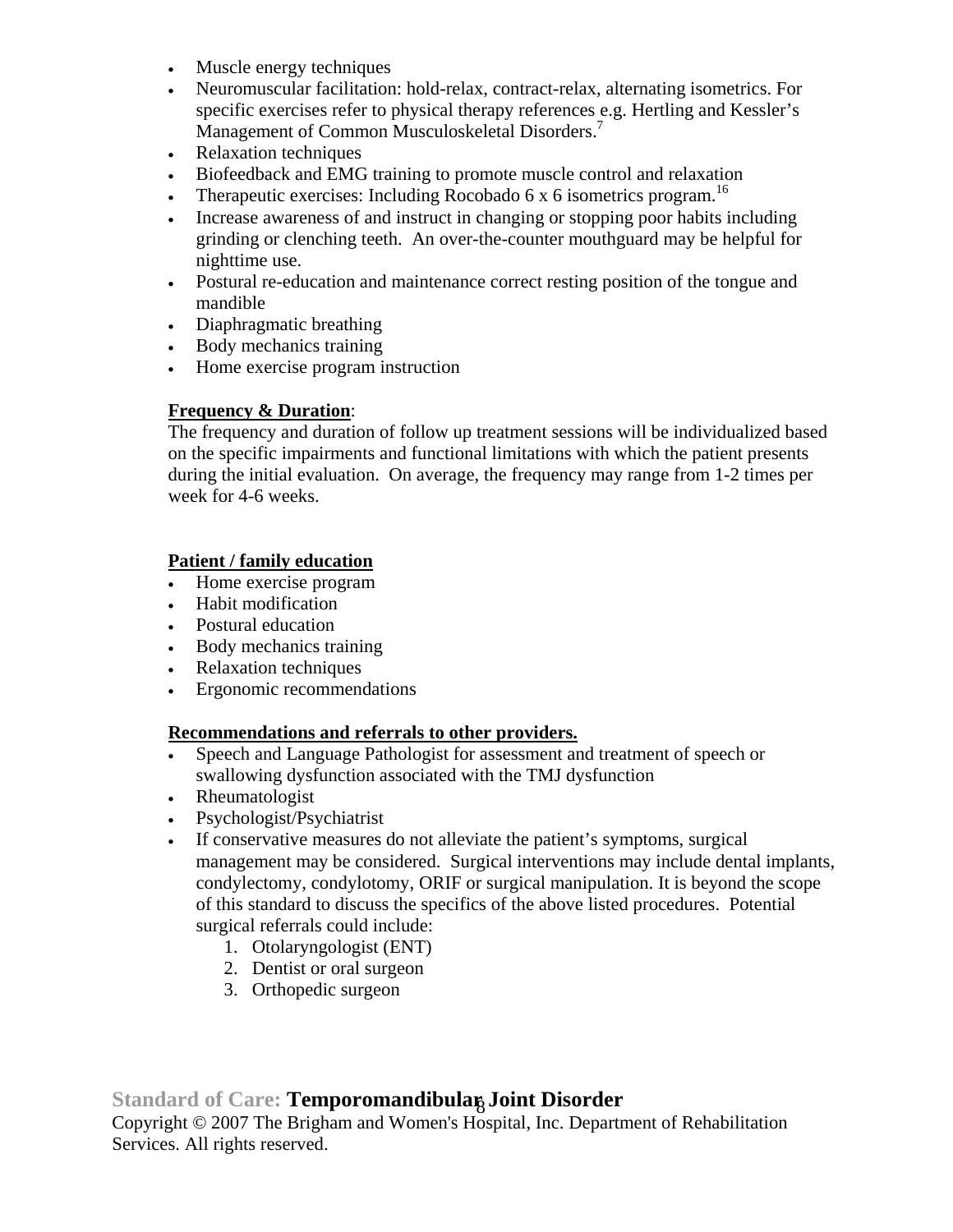### **Re-evaluation / assessment**

Reassessment should be completed every thirty days in the outpatient setting unless warranted sooner. Possible triggers for an earlier reassessment include a significant change in status or symptoms, new trauma, plateau in progress and/or failure to respond to therapy.

### **Discharge Planning**

#### **Commonly expected outcomes at discharge**:

- Resolution or independent management of pain symptoms
- Functional, active motion of mandible
- Resume normal functional activities with jaw, including chewing and talking
- Modifications of parafunctional or habitual activities that are associated with the cause of the patient's TMJ dysfunction
- Ability to self-correct and maintain normal postural alignment of the head, neck and trunk
- Correct ergonomic set up of workspace
- Independent home exercise program and self progression of program

### **Patient's discharge instructions**

- Home exercise program
- Relaxation techniques
- Habit modification

**Authors: Reviewed by: Karen Weber, PT** Joel Fallano, PT **June, 2007 Amy Butler, PT** 

 **Janice McInnes, PT** 

Standard of Care: Temporomandibular, Joint Disorder Copyright © 2007 The Brigham and Women's Hospital, Inc. Department of Rehabilitation Services. All rights reserved.